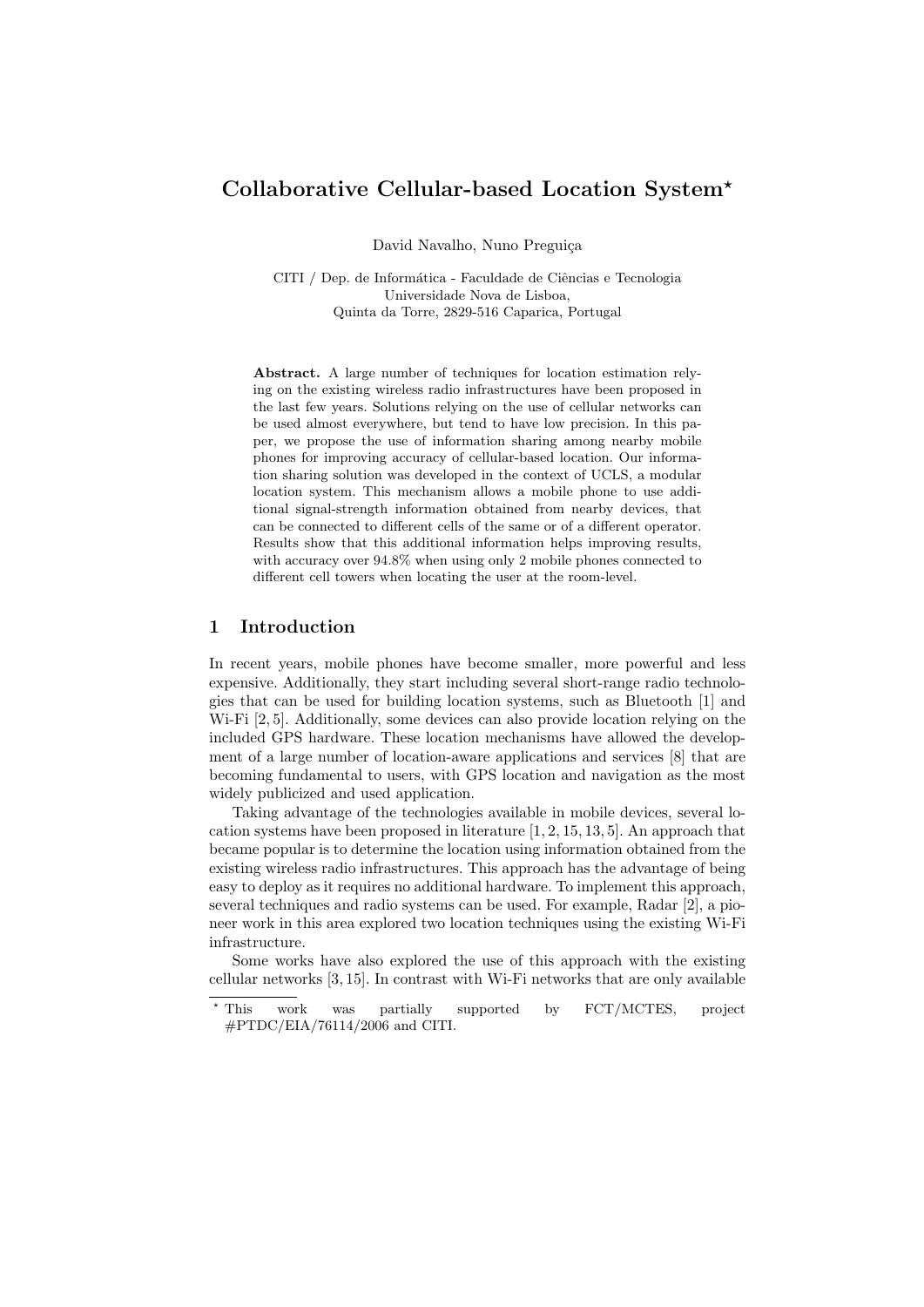in limited areas, cellular networks tend to be available everywhere. This has the potential to allow providing a location-based system with a more complete coverage. However, the accuracy of location estimation using cellular networks tends to be lower than when using Wi-Fi [12].

In this paper, we propose the use of information sharing among nearby mobile devices to improve the accuracy of cellular-based location estimation. Using this approach, a mobile device will use not only the information it obtains locally, but also the information obtained in nearby devices for computing location. The rationale for this idea is that by using a larger number of signal readings, it is usually possible to obtain better results [8].

This is particularly important for cellular-based location. First, unlike previous works that relied on special hardware for retrieving the signal-strength for multiple cells [13, 14], our approach allows nearby mobile phones to exchange the signal-strength information for the cell they are connected to, the only information that can be accessed using the existing APIs in common mobile devices. The use of the signal-strength from multiple cells is essential for providing good location results.

Second, even for special hardware without the previous software limitation, it is usually only possible to obtain information for the cells of a single operator [13, 14]. As it has been previously noticed [3], using weak signal strengths tends to make more harm than good. Our approach, when used to exchange information among users connected to different networks allows to gather a larger number of strong signals, thus potentially leading to better results.

Our tests show that by using this approach, it is possible to identify correctly the room a user is in more than 94.8% of the cases, when using information from only 2 mobile phones connected to different cells. These results are feasible in our network environment because, in a given place, the signal strength for cells of different operators tend to be different. Moreover, the signal strength for the cells of the same operator tend to be different when connected to GSM or UMTS.

These results and our approach have been implemented in the context of the Unified Cooperative Location System (UCLS), a modular location system that supports different location techniques and technologies. The UCLS information sharing mechanism allows a mobile device to exchange location-related information with nearby devices. This mechanism can be explored in several ways, not only the one mentioned earlier. First, it can make available to a device information from technologies that it does not include. As an example, a GPS-less device can access GPS information from a device that includes GPS hardware. This is already common in devices that can access a Bluetooth GPS. Second, it allows a device to obtain additional information that can be used for improving accuracy. For example, by combining the GPS values of two very close devices, it might be possible to reduce the location error.

The remainder of this paper is organized as follows. Section 2 discusses related work. Section 3 presents the Unified Cooperative Location System's architecture, and section 4 presents our experiments. Finally, the conclusions and future work are presented in section 5.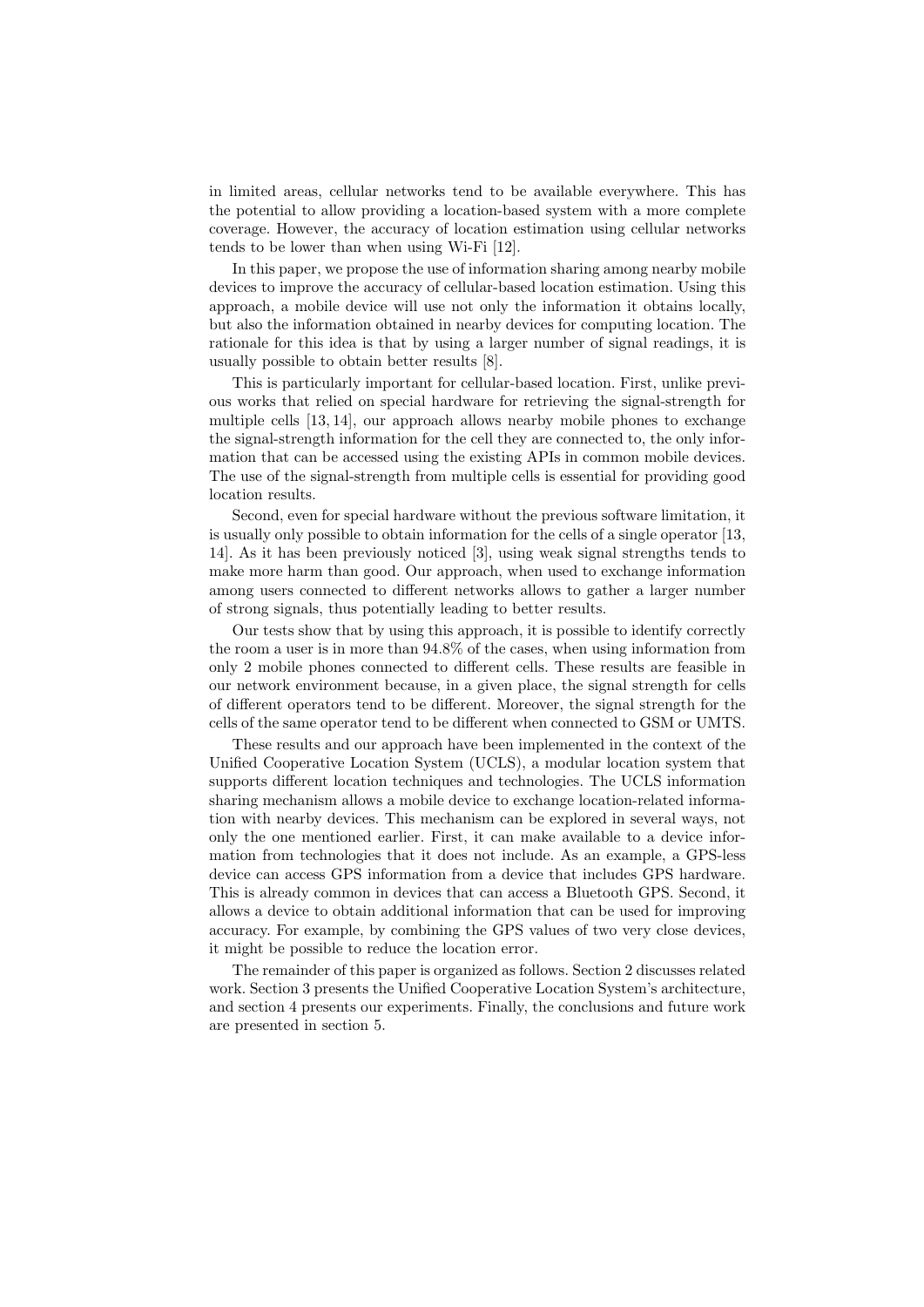# 2 Related Work

The area of location systems has been the target of a lot of several research in the past years, resulting in a myriad of proposed approaches [8]. Some solutions require the use of custom hardware and deployment [4, 11]. Although these systems can achieve accuracies of a few centimeters, they also impose extra costs for the hardware and its deployment, not to mention the additional equipment a user usually needs to carry if he wishes to take advantage of the system.

Other solutions take advantage of the existing wireless infrastructures. These approaches have become increasingly popular as they represent low-cost solutions that have good accuracy. The proposed solutions vary greatly in the used technologies and algorithms  $[1-3, 5-7, 10, 14, 15]$ .

In [1], the authors present a system that sends advertisements based on the proximity of users. To locate nearby users, they probe for Bluetooth devices and use the signal strength of devices to estimate their position. In [10], the authors propose a positioning approach relying on PowerLine. The proposed approach uses fingerprinting of multiple tones transmitted along the power line to achieve subroom-level localization.

In Radar [2], location is estimated relying on the use of existing Wi-Fi signals. Two approaches have been experimented in this system. The first, based on the use of fingerprinting techniques. In this approach, it is necessary to start by mapping the target area with wireless signal fingerprints. After this mapping phase, the location of a user is estimated considering the stored fingerprints that are the closest match to the observed one. The second approach, executes triangulation algorithms relying on signal propagation models to compute the distance of the user to each base station. In this work, the authors observed that the first solution worked better and it has a very good accuracy.

In SkyLoc [15], the authors present a fingerprinting-based location system that relies on GSM signals. The system works only with a specific phone able of providing to the applications the signal strengths of multiple GSM towers. Other works on GSM location also tend to use specific phones [3, 14]. These works served as inspiration to UCLS. In our work we use a similar fingerprintingbased approach, but instead of relying on a specific mobile phone, we use our information exchanging mechanism to obtain information from multiple cellular towers. This allows our solution to work with common mobile phones, which only provide application information from a single cellular tower.

Several systems have used multiple technologies for providing location [12, 7]. In our system, location estimation can also rely on all the available technologies on the mobile phone. Additionally, by obtaining information from nearby devices it can use not only the technologies in the mobile devices but also those in nearby devices. This approach can help in improving accuracy and reduce energy consumption.

The Calibree [16] system also uses information sharing among mobile users. The system combines the distances measured among a set of mobile phones with the location of a small number of GPS-equipped phones to estimate the absolute location of all devices. In our approach, we can combine information from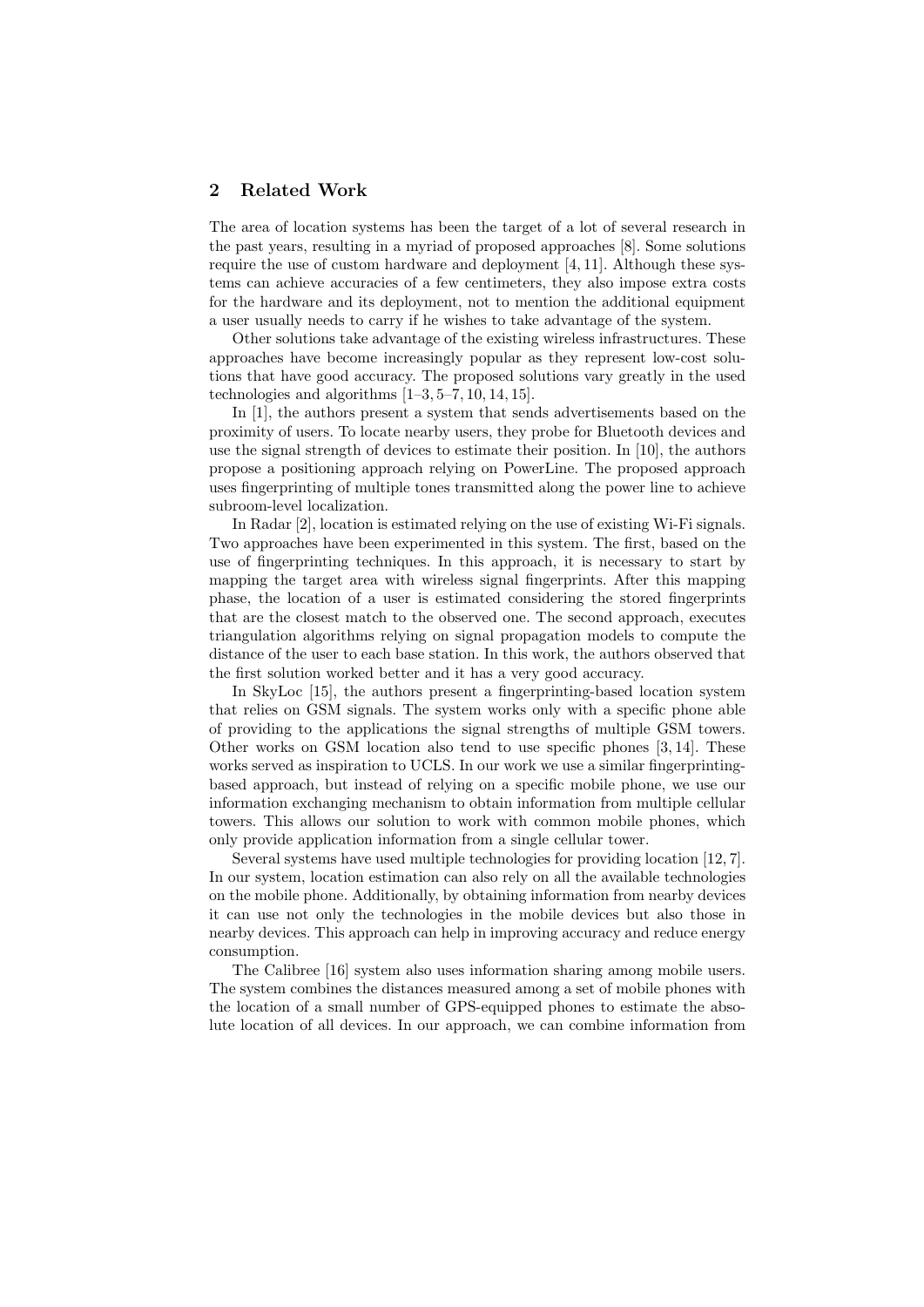GPS-enabled mobile phones to automatically create the mapping information necessary for cellular-based location.

# 3 System Architecture

The Unified Cooperative Location System (UCLS) is a modular location system that includes an information exchanging mechanism. The modular design allows it to adapt to the existing hardware in the target mobile phone, by using different algorithms and associated location information. Depending on the used algorithms and data, the system can provide symbolic, relative and absolute positioning estimation. This estimation can be performed using GPS-obtained information or using solutions that rely on any wireless signals, including Wi-Fi, GSM and UMTS.

The UCLS is structured in four Modules and a collection of Sniffers, as depicted in figure 1. The system runs on commodity mobile phones and was implemented mostly in Java 2 Micro Edition. The only exception are the Sniffer components, which were implemented in Python for S60 (pys60). This was necessary to allow the acquisition of wireless information data, such as signal strength, which cannot be obtained in Java 2 ME.

The system provides a low-cost solution for location, allowing to use the existing technologies on the mobile phone for providing location estimation with good accuracy. The information exchanging mechanism included in the system also contributed to these goals. First, it allows devices without some hardware, such as GPS, to still obtain this type of information from nearby devices. Second, by obtaining additional readings for technologies the device includes, it allows to improve accuracy in some cases - in section 4 we describe our experiments with GSM and UMTS-based location. The client based solution for location estimation implemented in UCLS guarantees privacy to users. We believe our information exchange mechanism only hampers this goal by little. First, exchanged information is anonymous. Second, as Bluetooth only works at shortrange, the users that exchange information are already in very close range. If this is considered a problem, some additional solution could be integrated in our system, such as the one proposed in [17].

### 3.1 Location API Module

This module serves the simple purpose of delivering an API for a developer to use a location system on his application. The API consists of several types of operations: configuration, data manipulation, estimation.

The configuration operations allow applications to define several options of the system: the technologies to be used (GPS, cellular, Wi-Fi, Bluetooth); the algorithms to be used (fingerprinting, averaging); and whether to use the information sharing mechanism or not.

The data manipulation operations include the necessary methods to gather location information for fingerprinting map building. When GPS exists, the system allows the mapping process to run in background automatically. When no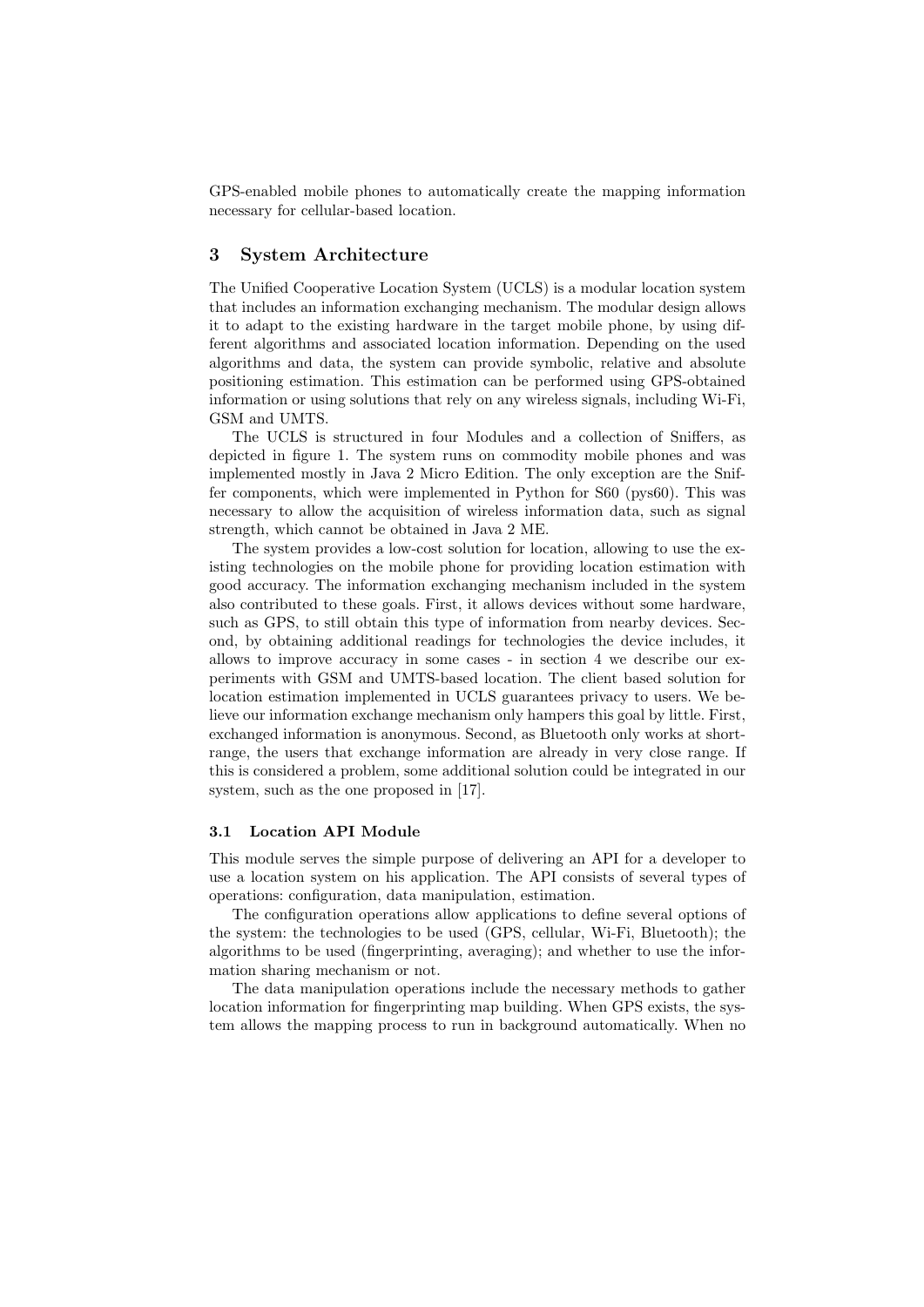GPS lock is available, the user needs to add additional information to the fingerprinting information. When obtaining information from multiple devices, the system supports synchronized information gathering, thus allowing to obtain information from multiple devices at the same time. Additionally, the data manipulation operations include support for storing the needed location-related data in the local device or in an external data storage.

Finally, the module provides an operation for location estimation. This operation gathers the surrounding wireless information, including from nearby devices if such option is active, and infers the current position using the active algorithms present in the Location module and the stored data present in the Database Module.

#### 3.2 Location Module

The Location Module is in charge of controlling the other Modules of the system. It acts as the coordinator of the system, obtaining wireless location information from the Communications Module, for map building or location estimation. This module also uses the Database Module to store or retrieve the necessary information for executed operations.

Location estimation algorithms are added to the Location Module, which has the necessary capabilities to process them. In our current prototype, we support two existing location algorithms. In this paper, due to lack of space, we only discuss our fingerprinting-based location algorithm (that is a client-based solution similar to others previously proposed - e.g. RADAR [2], SkyLoc [15]).

Fingerprinting Fingerprinting is a simple location estimation method, composed of two phases: an information gathering phase for map construction, and a location estimation phase which uses the previously built map and a recently acquired reading in order to estimate the current location.

The mapping phase consists in collecting, for a set of locations, the signal strength of detected wireless technologies (e.g.: Wi-Fi, GSM, Bluetooth). For each location, the system stores the wireless signal fingerprint and the location information. The stored location information can be acquired with a GPS reader, or manually introduced as a symbolic or relative location. Several solutions have been proposed for improving this process [9], which could be used in our system.

After the intended area for location estimation is fully mapped, a user can use the gathered information for the second phase. The user first acquires a wireless information reading, searching the stored mapping information for the closest match, thus inferring his current position. This is possible thanks to the fact that wireless communications signal strengths do not vary significantly in a given location over time (temporal consistency) while at the same time, they vary significantly from location to location (spatial variability) [8].

Several definitions for closest match have been experimented in other location systems [8]. In our current prototype we are using the Manhattan distance, in which the distance,  $d(u, v)$ , between two fingerprints vectors v and u, is computed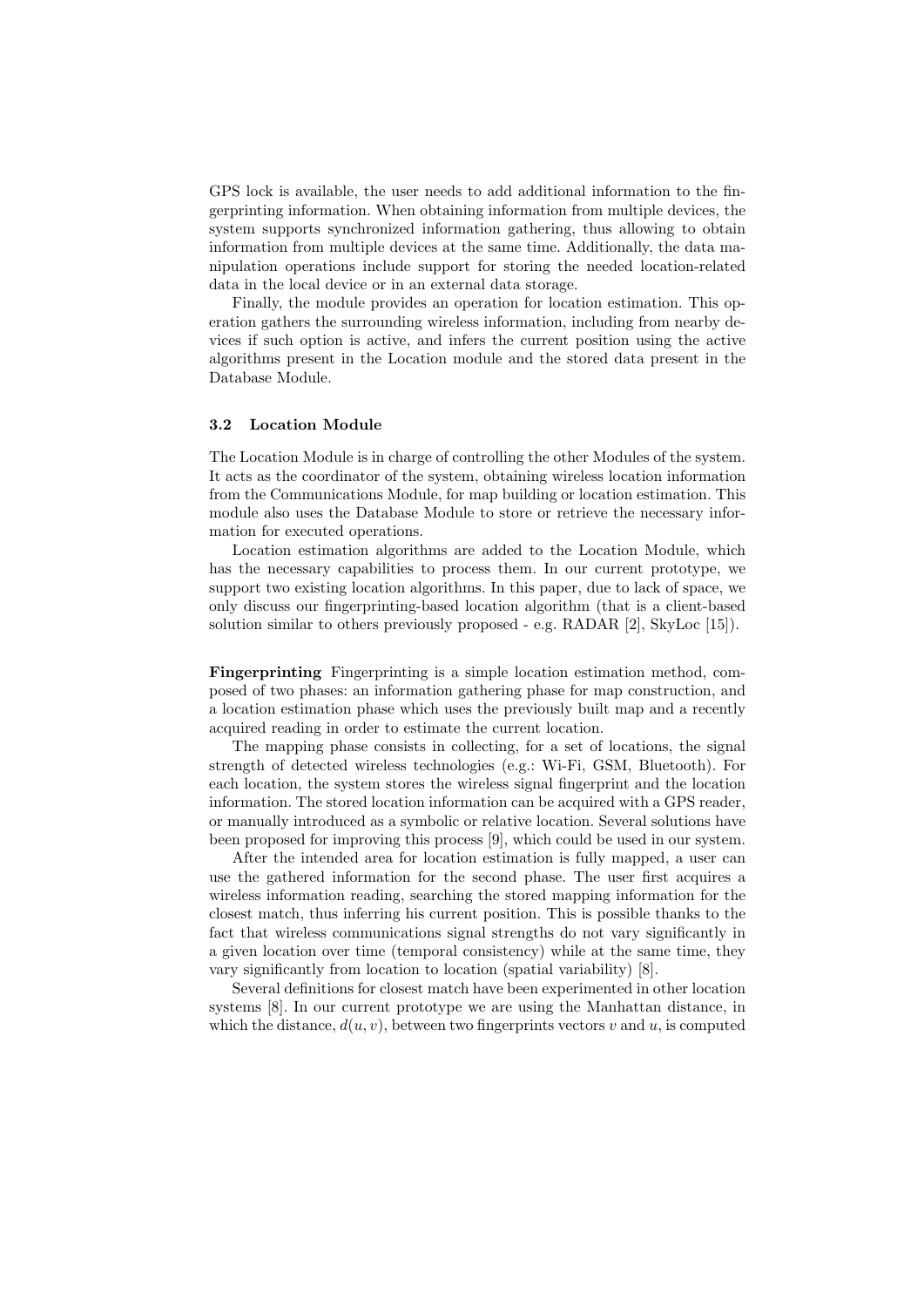

Fig. 1. UCLS Architecture

as follows:  $d(v, u) = \sum_i |v_i - u_i|$ . In the vectors, each position corresponds to a different base station/tower.

Some additional parameters were added to the algorithm, in order to address the situations where the observed base stations/towers are different: a configurable handicap value can be added for each unmatched base station/tower; and for multiple results with the same Manhattan value, the one with the most matching elements is chosen as the best.

#### 3.3 Communications Module

The Communications Module is responsible for gathering wireless information and reporting the results to the Location Module. This module communicates with the available Sniffers to obtain this information.

Additionally, a set of bluetooth primitives are also available, currently using the Java 2 Micro Edition package for bluetooth (JSR82), when available. These primitives are mainly used to search for devices running the information exchange service, though they are also used by the Database Module to communicate with another computer for data sharing or acquisition (when Wi-Fi is unavailable).

Sniffers Since the J2ME environment does not provide the needed information for location estimation, small modules were implemented using the pys60 language, for each available technology. The modules and communication were made as simple and modular as possible, allowing additional Sniffers to be added without the need to modify the Communications Module. We chose Python for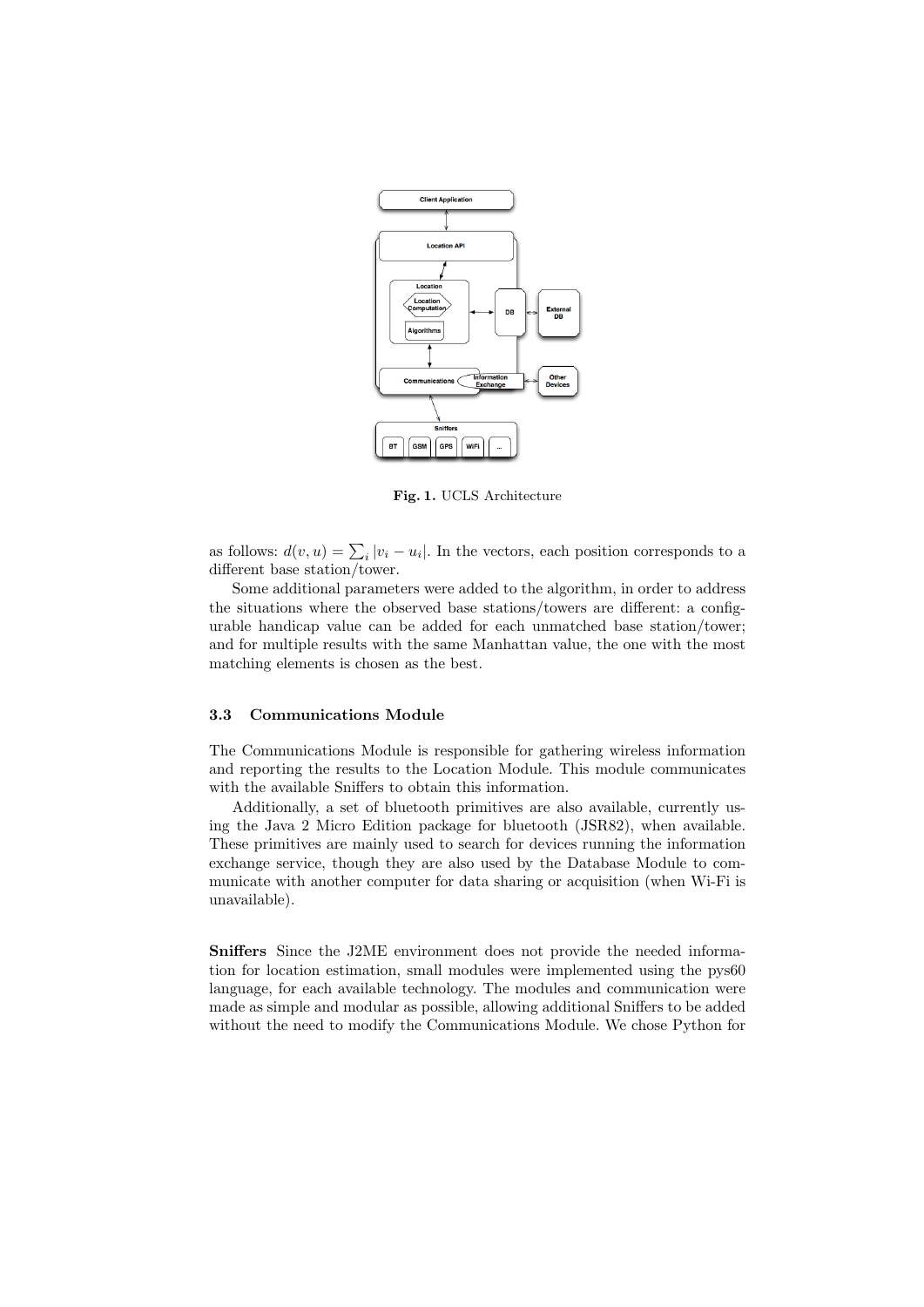S60 since it provides the necessary tools for obtaining the required information location, and a very simple programming environment.

Each Sniffer acts as a simple TCP server, waiting to receive an activation message. While a technology like GSM does not actually need activation, since the data is always available, one like GPS uses energy whenever it is active. In order to provide energy saving primitives, the ability to activate and deactivate the Sniffers is necessary. Therefore, a deactivation message is also available, so that a user or the system can deactivate a technology when it is deemed not necessary. Other then that, the TCP server only receives wireless information reading requests, replying back with the gathered information.

Information Exchange The Information Exchange mechanism present in the Communications Module is responsible for exchanging location-related information with nearby devices. This module exports a Bluetooth service that allows other devices to obtain information gathered locally. We have decided to use only bluetooth for communication due to its short range and lower energy consumption, since we only want to contact devices that are close enough to provide useful information.

When an available device for sharing is detected, any kind of location information can be exchanged. For example, a device with less capabilities can obtain the GPS location information from a nearby device with such functionality. Additionally, this method allows a device to obtain the raw signal strength readings from the nearby devices, and use it for both map building and location estimation. Depending on the technology and distance between devices, this information can be used to average the error of individual readings, as well as allowing to improve location accuracy.

There are some points to take into account when implementing an information exchange service for location. The first is how useful the information can be used to improve accuracy. Bluetooth can reach only a few meters at most of range, thus users must be very close to each other when sharing location information. Although this adds some error, one can still obtain improvements when the error of the location technique used is much higher than a couple of meters, like when using GSM. Unfortunately, the Symbian implementation for bluetooth does not provide the signal strength information of a bluetooth communication, which could eventually help to estimate the relative distances between users. In the future, we intend to extract this information, as in [16], and use it to lower the estimation error while sharing location information.

When sharing information, an important aspect is whether the users are moving or not. If users are moving, it is important to have the readings at the same time (or as close as possible). To this end, the service provides a reading timed request, which basically performs a synchronized reading.

#### 3.4 Database Module

The Database Module allows other modules to store and retrieve location-related information. When using fingerprinting-based solutions, this module basically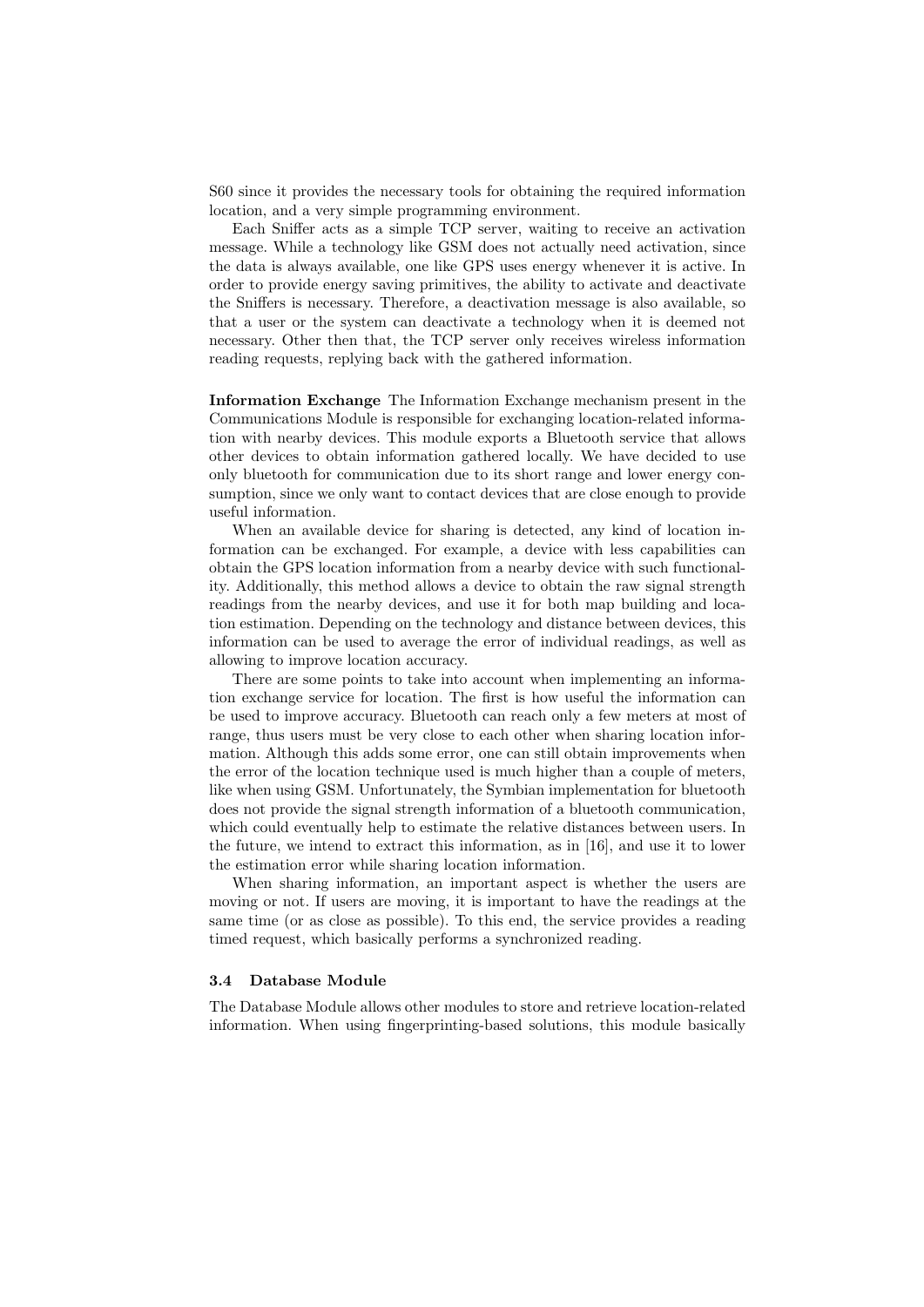

Fig. 2. GSM Signal variation over time

stores fingerprint and associated location information. This module can use information stored only locally or access information stored in an external server. In this late case, the database module can cache information from the server when necessary.

Using a server to store location-based information allows for data sharing among users of the system. This greatly simplifies the adoption of this type of system, by cooperatively adding the needed information to the system - this approach is used in several systems [7].

# 4 Experiments

In this section we present results obtained using UCLS with fingerprinting location algorithms.

We start by presenting some results concerning signal stability observed over time. This information is important as location techniques based in signal strength, and in particular fingerprinting solutions, assume that the signal remains (almost) the same over time. If this is not correct, location cannot be estimated correctly. To evaluate the stability of the GSM in a given location, we periodically measured and recorded the signal strength over a long period of time for a mobile phone in the same location. Figure 2 presents the results obtained for two different mobile phones connected to two different cells. These results show that the GSM signal strength varies very little over time, thus presenting the stability property necessary for location estimation.

For our work, we were particularly interested in evaluating if the information sharing mechanism could allow to build a practical solution for cellular-based location in common mobile phones. To this end, we have measured the accuracy of symbolic location estimation with cellular fingerprints gathered at distinct days in the FCT-UNL campus (figure 3). Each cellular fingerprint contains up to 6 signal strength values – these values were obtained using 6 different mobile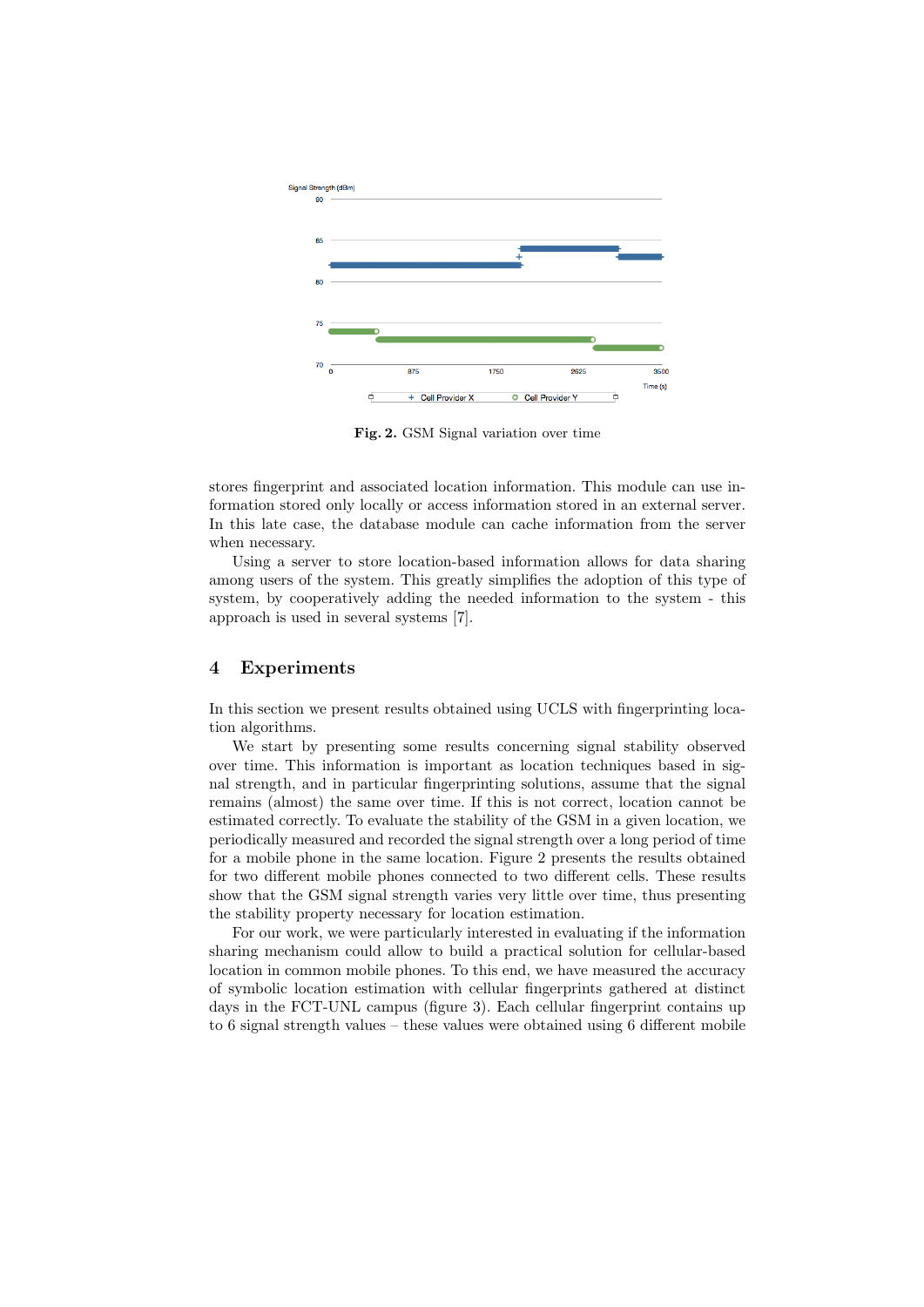

Fig. 3. FCT-UNL campus

phones in two different days; two phones were connected to each of the three operators in the area; for each operator one phone was connected to a GSM tower and the other to a UMTS tower. These cellular fingerprints were obtained using the synchronized shared readings implemented in UCLS.

Based on this data, we performed our accuracy evaluation off-line. Our testing algorithm works as follows. In each iteration, a random shared reading is selected. Then, we use the location estimation algorithm implemented in UCLS to estimate the location of the selected reading, without considering it (i.e., the shared reading that is removed from the database during the iteration). For each selected shared reading, we perform up to six tests. In the first test, we consider only the signal strength of one random tower. In the second test, we use the values of two random towers, and so on. All results presented were achieved by repeating this process 10.000 times.

#### 4.1 Locating large areas

Our first test tried to evaluate if it was possible to distinguish the location of users among different building in the campus. To this end, a total of 450 shared readings (or fingerprints) were obtained in four buildings. Each fingerprint contained signal strengths for at least four identified cells (sometimes, a reading from a mobile phone failed because the signal was too weak or some communication error occurred). A total of 1958 individual readings were obtained, referring to 21 distinct cells.

Table 1 presents the accuracy of cellular-based location, when using the granularity of the building. The results obtained are all very good, even when using a single cell, with an accuracy of 86.7%. These good results are explained by several factors. First, for some cells, all the readings for that cell are in the same building. In this case, whenever such a value was selected, the result was always correct. Second, for cells that are observed in different buildings, values tend to be different in different buildings, with one major exception in readings in building EVII (blue) and EX (black).

The results also show an improvement when using the signal strength from different cells - e.g. with only two cells, it was possible to locate the user with an accuracy of 98%. This shows that by using additional information it was possible to minimize the error.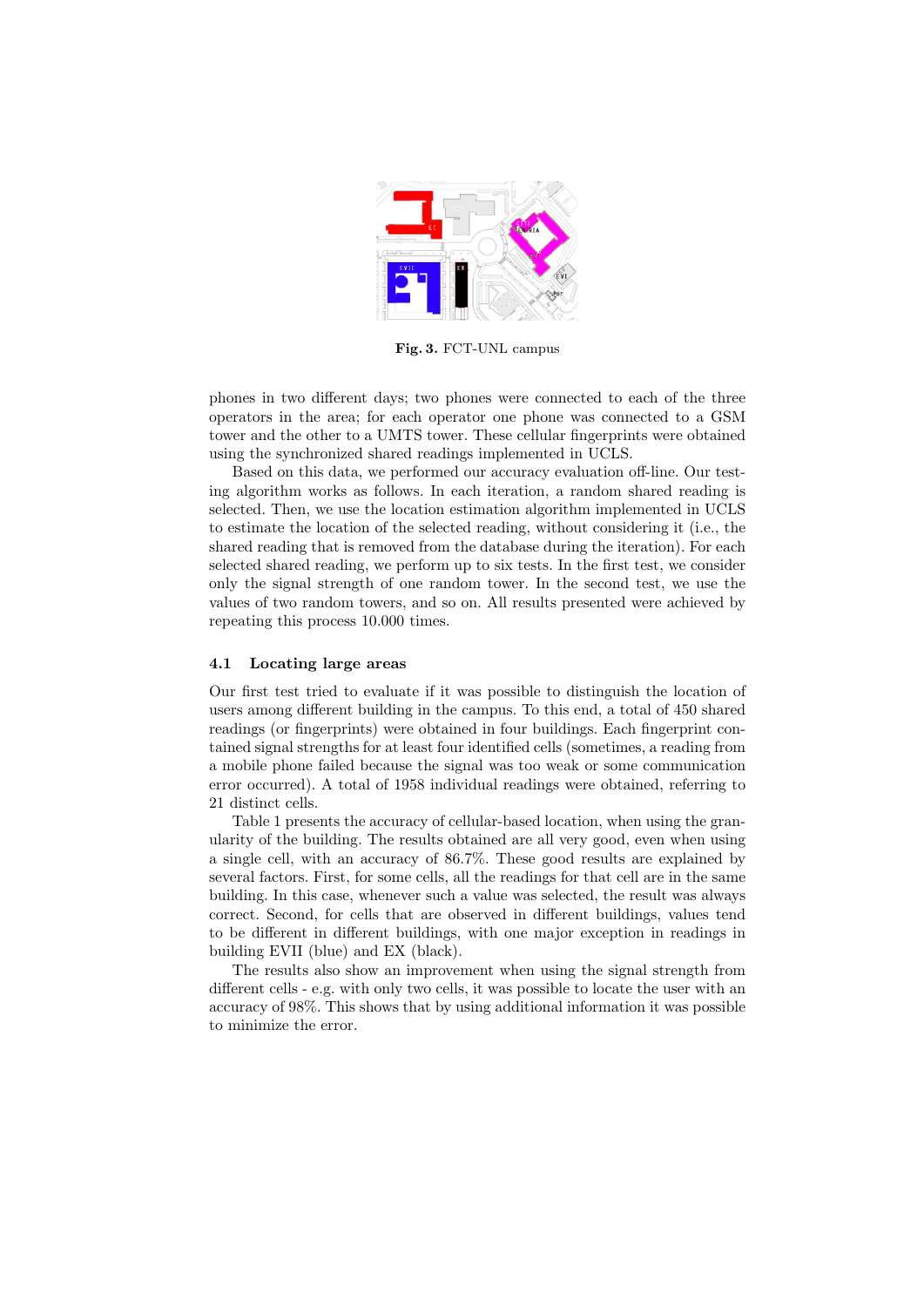Table 1. Location accuracy using cells - building

| Number of Cells % Building |       |
|----------------------------|-------|
|                            | 86.7  |
| 2                          | 98.0  |
| 3                          | 99.1  |
| 4                          | 99.8  |
| 5                          | 100.0 |
| հ                          | 100.0 |

Table 2. Location accuracy using cells inside a building

| Number of Cells % Room % Floor % Wing |       |       |       |
|---------------------------------------|-------|-------|-------|
|                                       | 73.2  | 85.3  | 86.6  |
| 2                                     | 94.9  | 96.8  | 97.2  |
| 3                                     | 98.5  | 98.9  | 98.7  |
| 4                                     | 98.9  | 99.1  | 99.5  |
| 5                                     | 99.5  | 99.7  | 100.0 |
| 6                                     | 100.0 | 100.0 | 100.0 |

#### 4.2 Locating small areas

Next, we have evaluated the accuracy of the system with smaller areas: wings, floors and rooms. To this end, we used a single building: EII - the pink building on figure 3. This building has 3 floors in one wing, and two floors in the other 3 wings. We have obtained additional fingerprints with symbolic information including wing, floor and room. A total of 380 shared readings (fingerprints) were obtained, consisting of 1948 unique signal strengths from 23 unique cell ids.

Table 2 presents the accuracy of location estimation for the different symbolic areas. As expected, the accuracy of room estimation is smaller than that of wing estimation. Even though, accuracy is very good for all areas and improves with the size of the fingerprint used in the search. Even for room-granularity, accuracy is 94.9% using information from two mobile phones and 98.5% using information from three mobile phones.

For a final phase of testings, we made two additional adjustments. First, we merged the data obtained when mapping the campus, with the data gathered to map the wings, floors and rooms of the building, in order to obtain a more realistic view of a bigger database. The second adjustment, was to simulate an information exchange between nearby devices that were not in the same position. To this end, our tests started by randomly selecting a room. In this room, instead of using a single fingerprint, we select up to 6 random fingerprints. When testing the location, we now use from 1 to 6 signal strengths from different fingerprints.

Table 3 presents the accuracy results for location estimation at the roomlevel. The second column contains the results obtained by simply merging the database, while the third column contains the results obtained when considering distanced readings. Although the accuracy drops when considering randomly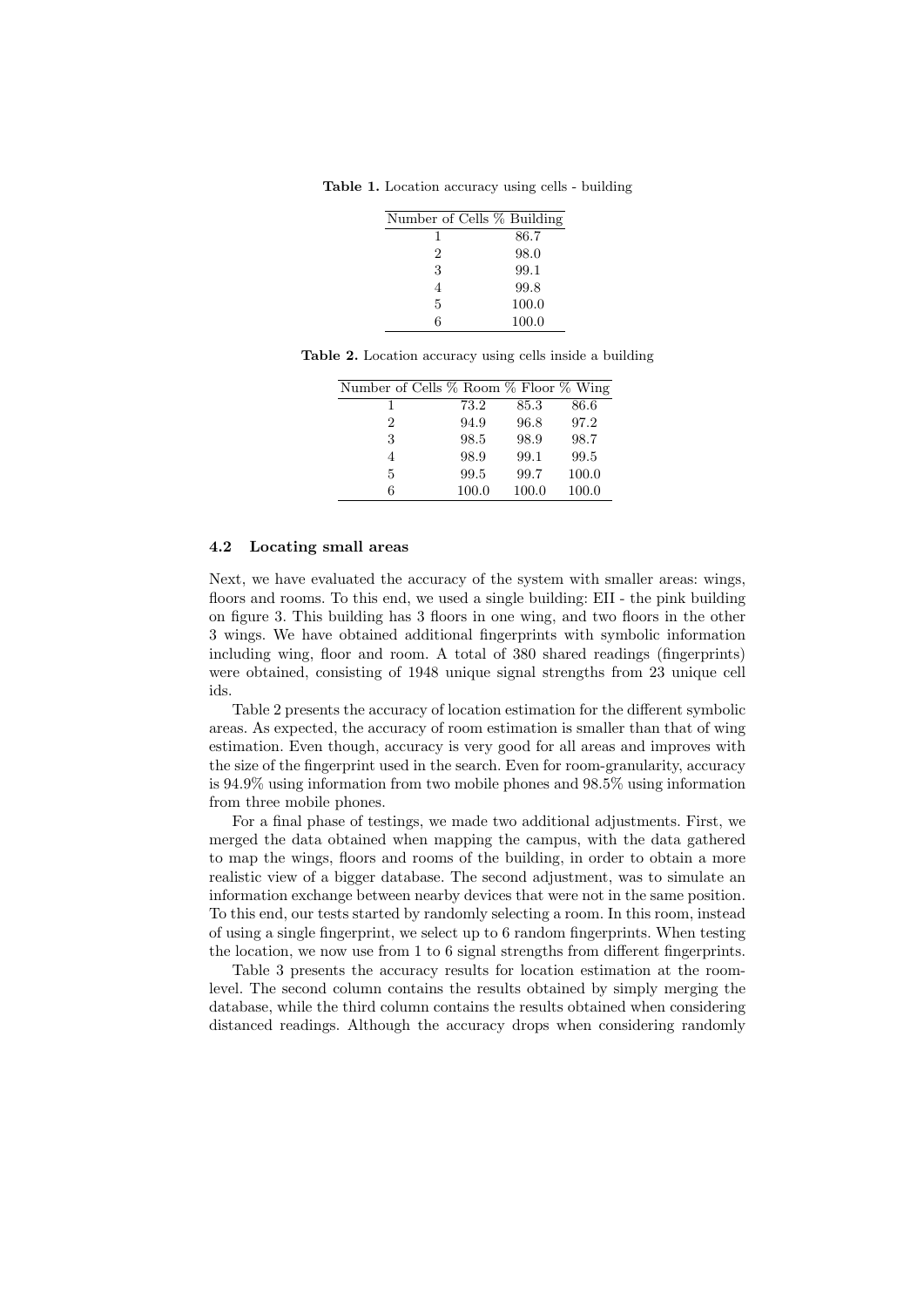|   |      | Number of Cells % Merged % Merged and exchanged |
|---|------|-------------------------------------------------|
|   | 73.1 | 68.0                                            |
| 2 | 94.8 | 86.4                                            |
| 3 | 97.8 | 87.4                                            |
|   | 98.8 | 91.0                                            |
| 5 | 99.4 | 91.2                                            |
|   | 99.5 | 95.8                                            |

Table 3. Location accuracy using cells, for room level, using merged databases

distanced readings, the results are still very good - with an accuracy over 86% when using information from only two cells.

The good results obtained in our experiments suggest that the information sharing mechanism can be used to build a practical cellular-based location system.

# 5 Conclusions and future work

In this paper, we have presented UCLS, a modular system that provides location based on any wireless technology available to a mobile device, with the ability to use any technology of the mobile device in the process of location estimation. Unlike previous systems, UCLS includes an information sharing mechanism that allows nearby devices to share location-related information. This mechanism has two advantages. First, it allows a device to obtain information regarding technologies it does not include. Second, it allows to obtain additional readings, with the potential to improve accuracy and reduce energy consumption.

This mechanism is specially interesting for cellular-based location, as it allows to obtain enough information for determining location with good accuracy. Our tests show that by using this approach, it is possible to identify correctly the room a user is in more than 94.8% of the cases, when using information from only 2 mobile phones connected to different cells. These results improve even more when using information from additional phones.

Unlike previous solutions that only work on specific hardware, UCLS provides a practical solution that works with common mobile phones.

In the near future, we intend to further improve the algorithm we use in UCLS. One aspect that we would like to include in our algorithms would be to use the estimation of distance between devices when sharing information. Other aspect that we would like to study was the implementation of algorithms that use signal propagation modeling with triangulation.

# References

1. L. Aalto, N. Göthlin, J. Korhonen, and T. Ojala. Bluetooth and wap push based location-aware mobile advertising system. In MobiSys '04: Proceedings of the 2nd international conference on Mobile systems, applications, and services, pages 49– 58, New York, NY, USA, 2004. ACM.